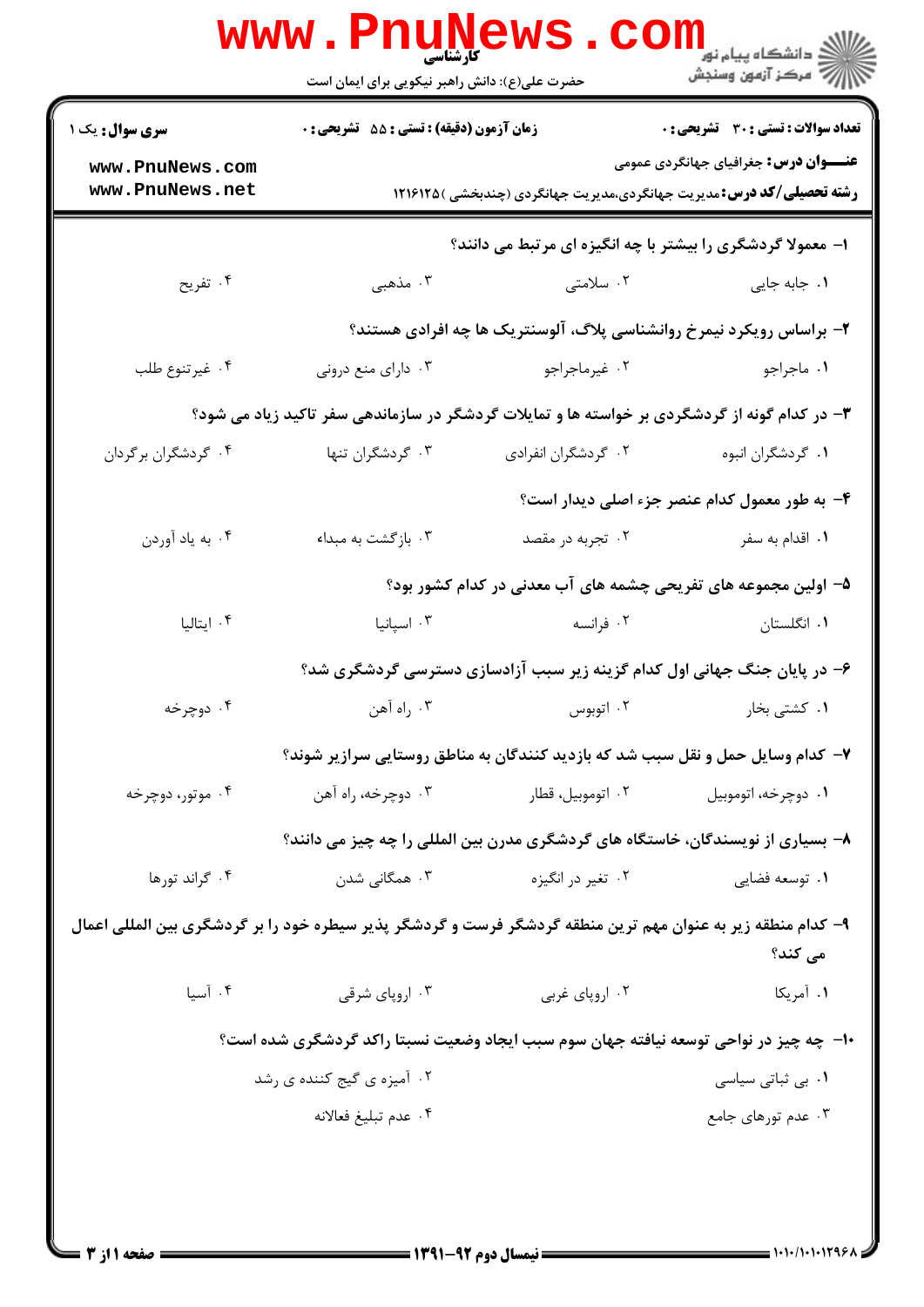|                                           | <b>www.PnuNews</b><br>کار شناس <i>ی</i><br>حضرت علی(ع): دانش راهبر نیکویی برای ایمان است |                    | ر دانشگاه پيام نور <mark>−ا</mark><br>ار <i>آخر مرکز</i> آزمون وسنجش                                                         |
|-------------------------------------------|------------------------------------------------------------------------------------------|--------------------|------------------------------------------------------------------------------------------------------------------------------|
| <b>سری سوال : ۱ یک</b>                    | زمان آزمون (دقیقه) : تستی : 55 آتشریحی : 0                                               |                    | تعداد سوالات : تستى : 30 ٪ تشريحي : 0                                                                                        |
| www.PnuNews.com<br>www.PnuNews.net        |                                                                                          |                    | <b>عنـــوان درس:</b> جغرافیای جهانگردی عمومی<br><b>رشته تحصیلی/کد درس:</b> مدیریت جهانگردی،مدیریت جهانگردی (چندبخشی )۱۲۱۶۱۲۵ |
|                                           |                                                                                          |                    | 1۱- یکی از دلایلی که سفرهای هوایی در مناطق اروپایی در جایگاه دوم قرار دارد، چیست؟                                            |
|                                           | ۰۲ هزینه بالای سفر هوایی                                                                 |                    | ۰۱ وسعت کم قاره اروپا                                                                                                        |
|                                           | ۰۴ ثبات ژئوپولیتیکی تواحی                                                                |                    | ۰۳ سهولت اشکال دیگر سفر                                                                                                      |
|                                           |                                                                                          |                    | ۱۲– در ابتدای فرآیند توسعه گردشگری بین المللی در ترکیه، بخش عمده ی گردشگران از کدام منطقه بودند؟                             |
| ۰۴ اروپای غربی                            | ۰۳ اروپای شرقی                                                                           | ۰۲ آسیا            | ۰۱ خاورمیانه                                                                                                                 |
|                                           |                                                                                          |                    | ۱۳- چه بخشی نقش بزرگتری را در بهینه سازی زیرساخت های گردشگری داراست؟                                                         |
| ۴. بخش محلی                               | ۰۳ بخش دولتی                                                                             | ۰۲ بخش عمومی       | ١. بخش خصوصى                                                                                                                 |
|                                           |                                                                                          |                    | ۱۴- متمرکزترین شکل توسعه گردشگری کدام الگوی زیر است؟                                                                         |
| ۰۴ الگوی منطقه ای                         | ۰۳ الگوی ناحیه ای                                                                        | ۰۲ مجتمع تفریحگاهی | ۰۱ الگوی جزیره ای                                                                                                            |
|                                           |                                                                                          |                    | ۱۵– مرسوم ترین شکل توسعه مجتمع های تفریح گاهی کدام مورد زیر است؟                                                             |
| ۰۴ ساحلی                                  | ۰۳ آب گرو                                                                                | ۰۲ صحاری           | ۰۱ کوهستانی                                                                                                                  |
|                                           |                                                                                          |                    | ۱۶– اولین اثر مثبت گردشگری بر توسعه اقتصادی چیست؟                                                                            |
| ۰۴ جذب سرمايه                             | ۰۳ افزایش درآمد                                                                          |                    |                                                                                                                              |
|                                           |                                                                                          |                    | ۱۷- بهترین رویکرد در بررسی آثار زیست محیطی گردشگری چیست؟                                                                     |
| ۰۴ اکوسیستمی                              | ۰۳ تجمعی                                                                                 | ۰۲ جزء نگر         | ۰۱ کل نگر                                                                                                                    |
|                                           |                                                                                          |                    | ۱۸- استراتژی جا افتاده در مدیریت زمین در رابطه با پایداری گردشگری و محیط کدام گزینه زیر است؟                                 |
| ۰۴ منطقه بندی فضایی                       | ۰۳ تعرفه گذاري منابع                                                                     | ۰۲ اخذ وروديه      | ۰۱ بخش فضایی                                                                                                                 |
|                                           |                                                                                          |                    | ۱۹- بهترین ایده برای توسعه بیشتر گردشگری اتخاذ جه راهکاری است؟                                                               |
|                                           | ۰۲ رعایت اصول اخلاقی فرهنگ های محلی                                                      |                    | ٠١ افزايش سريع جايگزيني منابع طبيعي                                                                                          |
| ۰۴ مشارکت افراد محلی و بهره مندی از منابع |                                                                                          |                    | ٠٣ مديريت رشد با قبول حفظ منابع                                                                                              |
|                                           |                                                                                          |                    | ۲۰- سطحی از شلوغی و ازدحام در یک مکان که یک گردشگر می تواند تحمل کند، چگونه ظرفیت تحملی است؟                                 |
| ۰۴ جسمی                                   | ۰۳ ادراکی                                                                                | ۰۲ اکولوژیکی       | ۰۱ فیزیکی                                                                                                                    |
|                                           |                                                                                          |                    | <b>۲۱</b> - تکنیک حدود تغییرات قابل قبول در آمریکا برای حل مشکلات مربوط به توسعه در مناطق تحت حفاظت چیست؟                    |
| OEC . ۴                                   | $EIS \cdot Y$                                                                            | LAC .Y             | EIA .1                                                                                                                       |
| <b>ــــــــــــــــ صفحه 2 از 3 ـــ</b>   |                                                                                          |                    |                                                                                                                              |